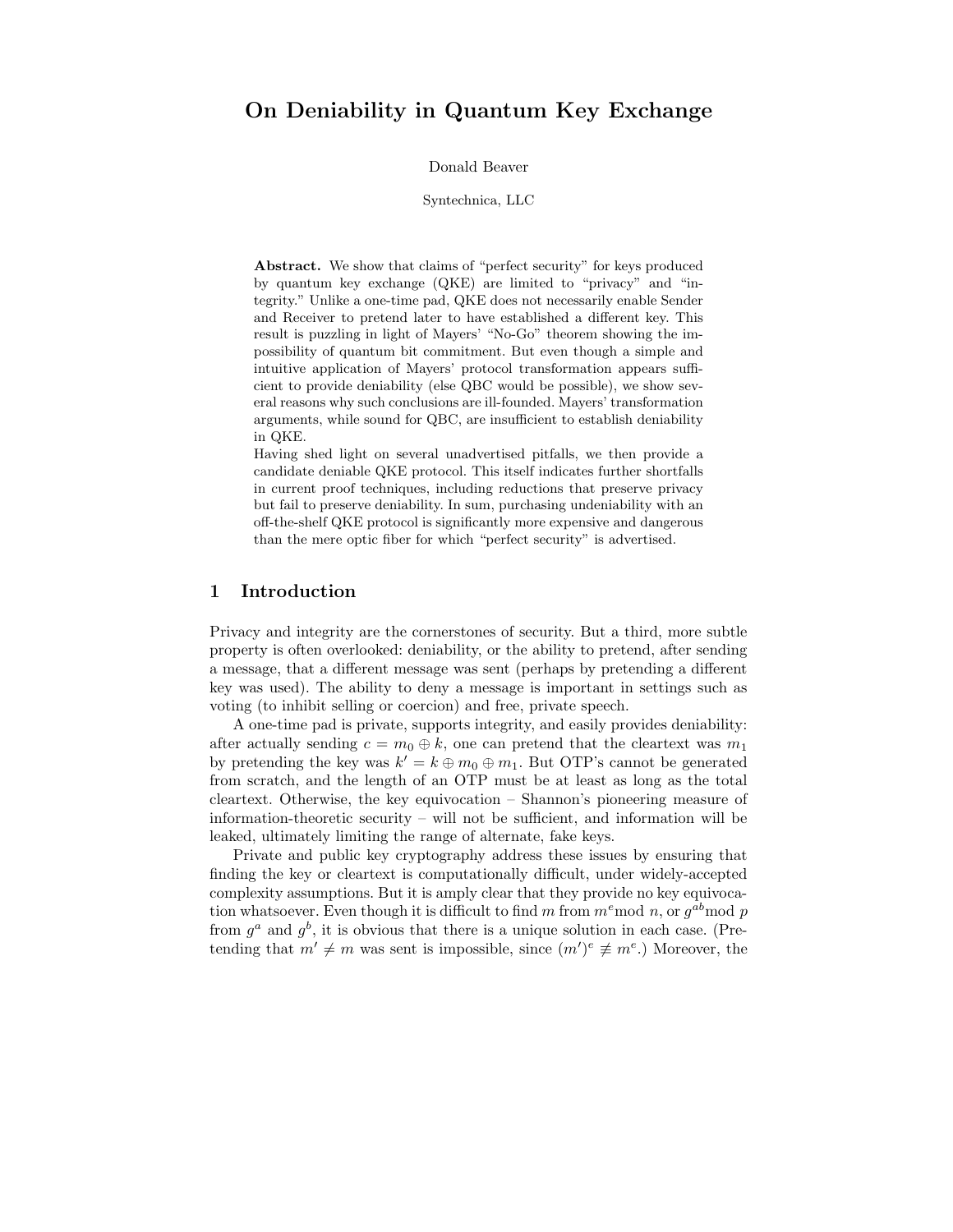mere fact that the keys are used to encrypt long messages makes it immediately obvious that, from an information-theoretic viewpoint, equivocation is limited.

With limited equivocation, and with the obviously unique mathematical solutions behind  $m^e$  or  $g^{ab}$ , it is unsurprising that RSA and Diffie-Hellmann key exchange are undeniable. There is no false message or key that can possibly match the public record, even though finding the real message or key might be difficult.

#### 1.1 Perfect, Unconditional Security

Along comes quantum key exchange (QKE), offering to establish a key with "perfect, unconditional security." How is this possible in a world where each party has unlimited computing power? Unlike the classical information-theoretic world, determining the precise state of a particle prepared in an unknown fashion is generally impossible. Thus, one can obtain asymmetries in knowledge that are not achievable in classical settings.

Wiesner pioneered the cryptographic application of this principle in a proposal to authenticate money, and Bennett and Brassard showed the first key exchange protocol based on it [Wi83,BB84]. The canonical example is conjugate coding: a polarized photon represents a bit in one of two ways: either using  $a +$ basis where  $0^{\circ}$  indicates 0 and  $1^{\circ}$  indicates 1, or using a  $\times$  basis where  $45^{\circ}$  indicates 0 and 135◦ indicates 1. Knowing the right basis, it is easy to discover the bit. Without knowing the basis, any attempted observation is likely to extract possibly-incorrect information at the cost of irreversibly leaving the photon in a changed state. (This is not an engineering issue but a fundamental corollary of physics.)

Thus it is possible to detect attempted eavesdropping, unlike the classical world, where complete information about a given transmission can be obtained by direct inspection (in ideal principle). Moreover, if the level of eavesdropping is low, then the extracted information is low, ultimately enabling successful key exchange (and quantum money). Best of all, this can be done "from scratch," assuming that a Sender and Receiver also have a classical, authenticated public line.

A series of papers show that QKE is "perfectly, unconditionally secure." Want to avoid Shannon's key equivocation bounds? Just generate more key. Since there are no computational issues, this looks like a convenient way (engineering aside) to create a OTP of unlimited length.

The current work offers a strong note of caution: advertised "perfect, unconditional security" is not the same as equivalence to a OTP. In particular, while privacy and integrity have been provably established for QKE, deniability is not covered, nor is it implied.

### 1.2 How to Bind the Message?

Imagine that Eve measures only one photon. With probability  $1/2$ , she chooses the correct basis, obtains complete information on that photon, and transmits an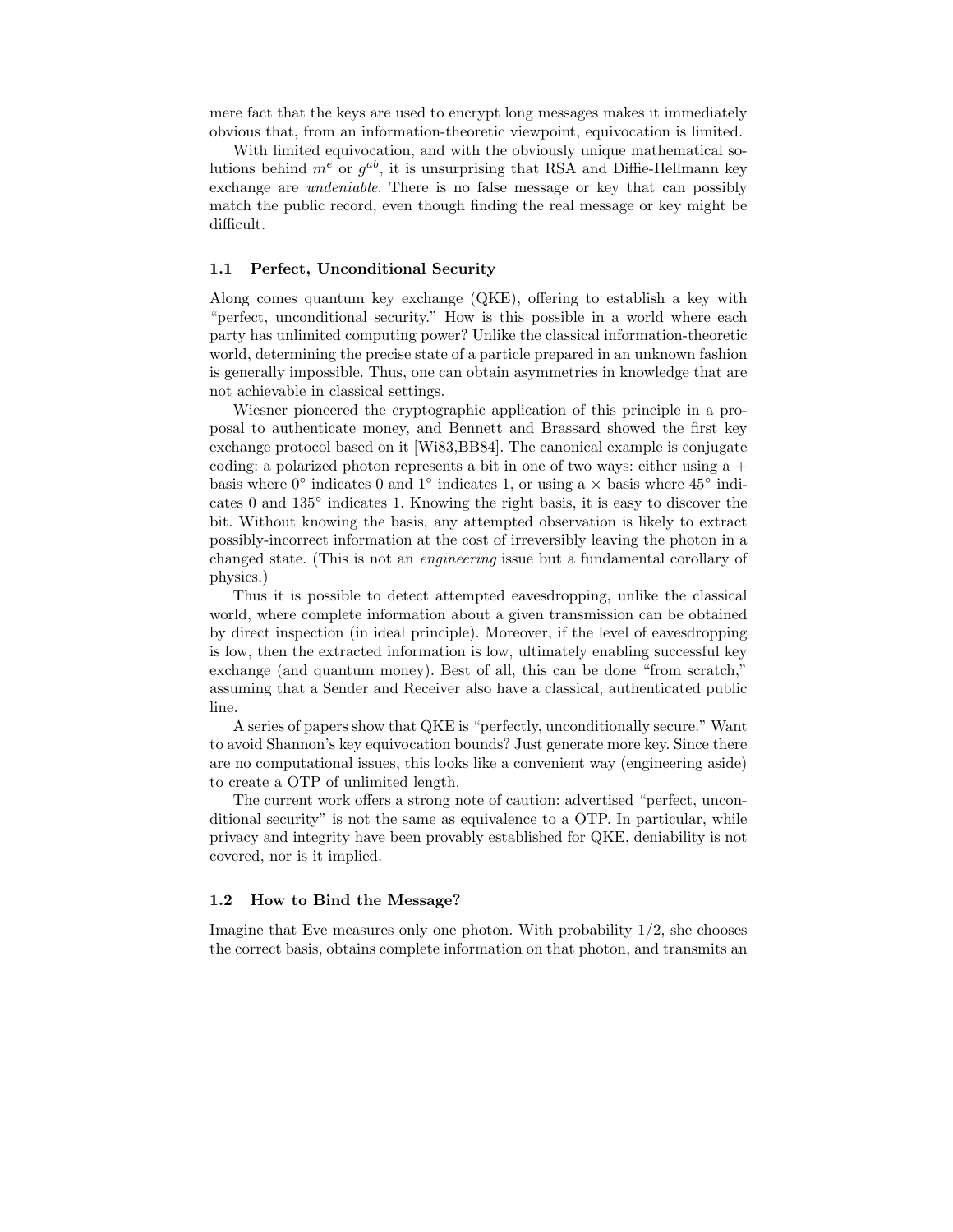unchanged photon to  $R$ . (Or, she uses an incorrect basis, thereby "disturbing" the photon, but  $R$ 's later measurement coincidentally restores it.) No secrecy is compromised; no theorems are violated.

As for *deniability*, however, things are different. If S and R later try to open up their accounting records to show that a different key was established, then they must change something in their actual records. There is some nonzero chance that they decide to pretend a different bit was used for the one photon Eve measured. With significantly nonzero probability, the false record they provide will not match Eve's observation.

# 1.3 Quantum Subtleties

The issue is clouded by related results in quantum cryptography. Although it was thought that the asymmetries in knowledge might also enable bit commitment,<sup>1</sup> Mayers showed that quantum bit commitment (QBC) is in fact impossible. One subtle insight is that the programming command "(step  $n$ ) Party P measures particle X privately" is not enforceable against an adversary. Intuitively speaking, a cheater can postpone certain required measurements (or more general "collapses" of quantum systems), thereby keeping her options open.

At face value, this serves only to add optimism to the QKE setting, where one might now happily conclude that QKE is fully deniable, since otherwise it would enable QBC. Although we will extract inspiration from Mayers' insightful work, we also show that such off-the-shelf conclusions are logically unfounded.

It is easy to invoke Mayers' no-commit theorem blindly to (1) dismiss the significance of a positive result ("it follows easily") or (2) dismiss correctness of negative results ("it contradicts no-commitment"). Ordinarily, one would imagine that a demonstration that BB84 is binding would be sufficient prima facie to show that the no-commit theorem does not apply.

But nothing quantum is prima facie. Instead, without deeper investigation, many have been tempted to challenge the "counterexample" (namely, the assertion of undeniability). Our deeper investigation displays why Mayers' result is true against QBC but insufficient against QKE. In fact, it is somewhat surprising that deniability might in fact be achievable through LOCC (local operations and classical communication), since the no-commitment proof demands potentially nonlocal operations on S and R.

### 1.4 Contributions

Our work is directed at (1) making the properties of QKE fully apparent for existing and newly-designed protocols, and (2) analyzing the extent to which existing techniques (such as Mayers' methods for QBC) apply to QKE, and extending them where needed. In sum:

<sup>&</sup>lt;sup>1</sup> In bit commitment, a bit to be committed must be kept secret from the "receiving" party, at least until much later, when it is to be "decommitted/unveiled.".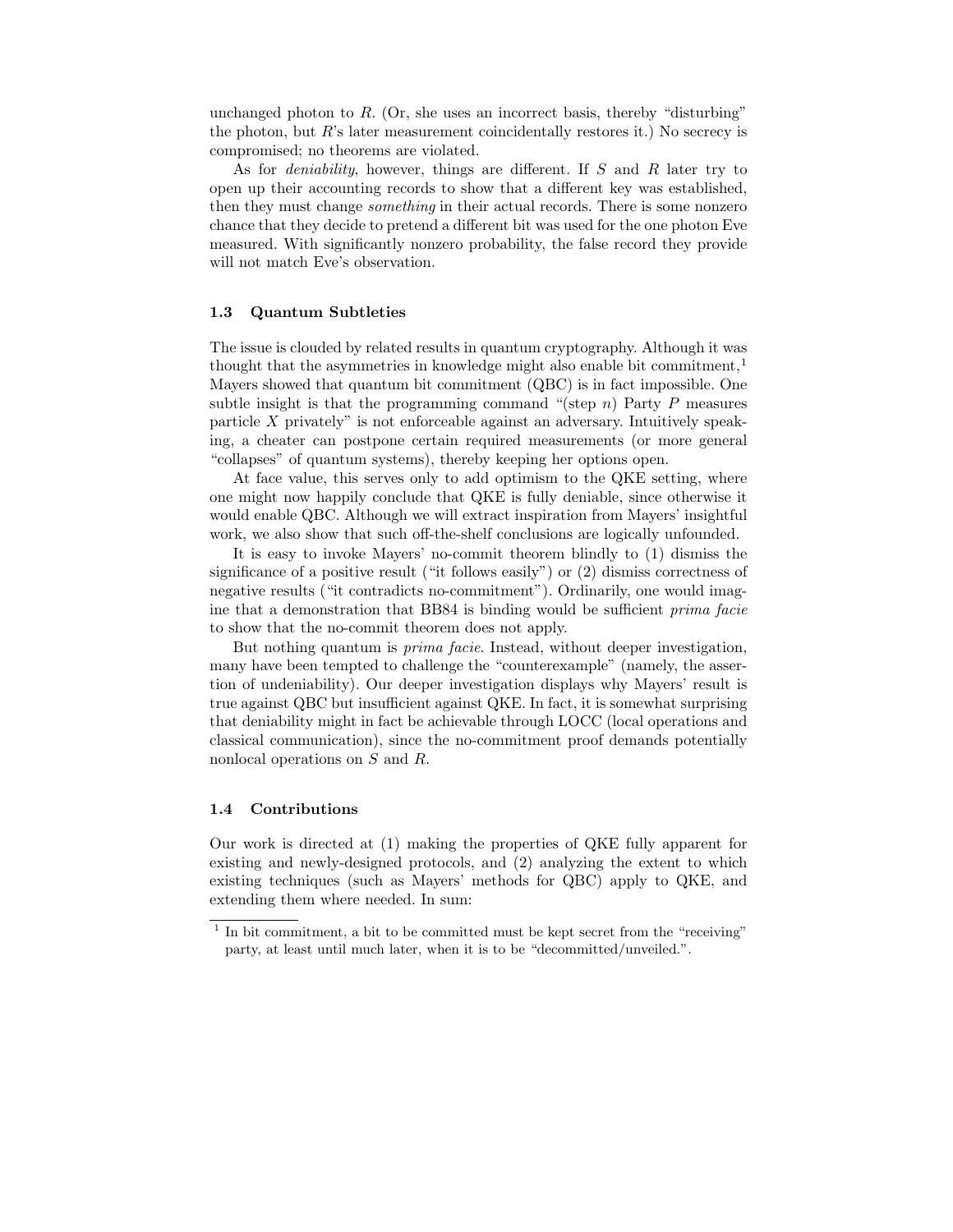- The merely "perfectly, unconditionally secure" key established through quantum key exchange is not completely equivalent to a one-time-pad.
- Perfect privacy and integrity do not imply deniability.
- Quantum protocols are not necessarily deniable, even if "perfectly secure."
- The BB84 quantum protocol is binding.
- Mayers' "no-commitment" theorem is not sufficient to imply deniability.
- Deniability can be achieved through extensions that require a quantum computer.

Our positive result balances the need for purification with the need to use the public, authenticated, classical channel of QKE. It represents the first deniable quantum key exchange protocol.

# 2 Background, Notation, Definitions

We employ standard terminology from quantum computing and cryptography. Let  $|0\rangle$  and  $|1\rangle$  denote an orthonormal basis for a two-dimensional complex Hilbert space  $\mathcal{H}_2$ . Using the Dirac bra-ket notation,  $\langle \phi | \equiv_{def} | \phi \rangle^{\dagger}$ . The Pauli matrices are

$$
X = \frac{1}{2} \begin{pmatrix} 0 & 1 \\ 1 & 0 \end{pmatrix}, Y = \frac{1}{2} \begin{pmatrix} 0 & -i \\ i & 0 \end{pmatrix}, Z = \frac{1}{2} \begin{pmatrix} 1 & 0 \\ 0 & -1 \end{pmatrix}
$$

Conjugate coding uses two bases:  $B_+ = \{|0\rangle, |1\rangle\}$  and  $B_\times = \{(1/\sqrt{2})(|0\rangle +$  $|1\rangle$ ,  $(1/\sqrt{2})(|0\rangle - |1\rangle)$ . (N.b.: subscript "+" is interchangeable with "0", and subscript " $\times$ " with "1.") The Bell basis describes entanglement:

$$
\beta_{00} = \frac{1}{\sqrt{2}} (|00\rangle + |11\rangle), \quad \beta_{10} = \frac{1}{\sqrt{2}} (|00\rangle - |11\rangle)
$$
  

$$
\beta_{01} = \frac{1}{\sqrt{2}} (|01\rangle + |10\rangle), \quad \beta_{11} = \frac{1}{\sqrt{2}} (|01\rangle - |10\rangle)
$$

A state can be represented as a *density matrix* over  $\mathcal{H}_n$  for some n. A density matrix  $\rho$  is a weighted sum of projectors, with  $\text{Tr}(\rho) = 1$ . A density matrix can represent a mixed state or, in the case that  $\rho = |\phi\rangle\langle\phi|$ , a pure state  $\phi$ . We typically consider "binary" Hilbert spaces, expressible as  $(\mathcal{H}_2)^{\otimes n}$ .

Let A be Hermitian. Traditionally, a measurement of A is seen as "collapsing" the state  $\rho$  to an eigenvector of A. The expected value of A will be  $\langle A \rangle = \text{Tr}(\rho A)$ . We allow parties to perform generalized measurements through the standard toolkit: (1) appending an unentangled ancillary subsystem; (2) applying a unitary transformation; (3) making an orthogonal measurement; (4) tracing out a local part of the system.<sup>2</sup>

Let  $C_1$  and  $C_2$  be  $[n, k_1]$  and  $[n, k_2]$  binary codes, respectively, with

$$
\{0\} \subset C_2 \subset C_1 \subset \mathrm{GF}(2)^n.
$$

<sup>2</sup> This is tantamount to discarding part of the system. In this paper, we accept this approach at face value.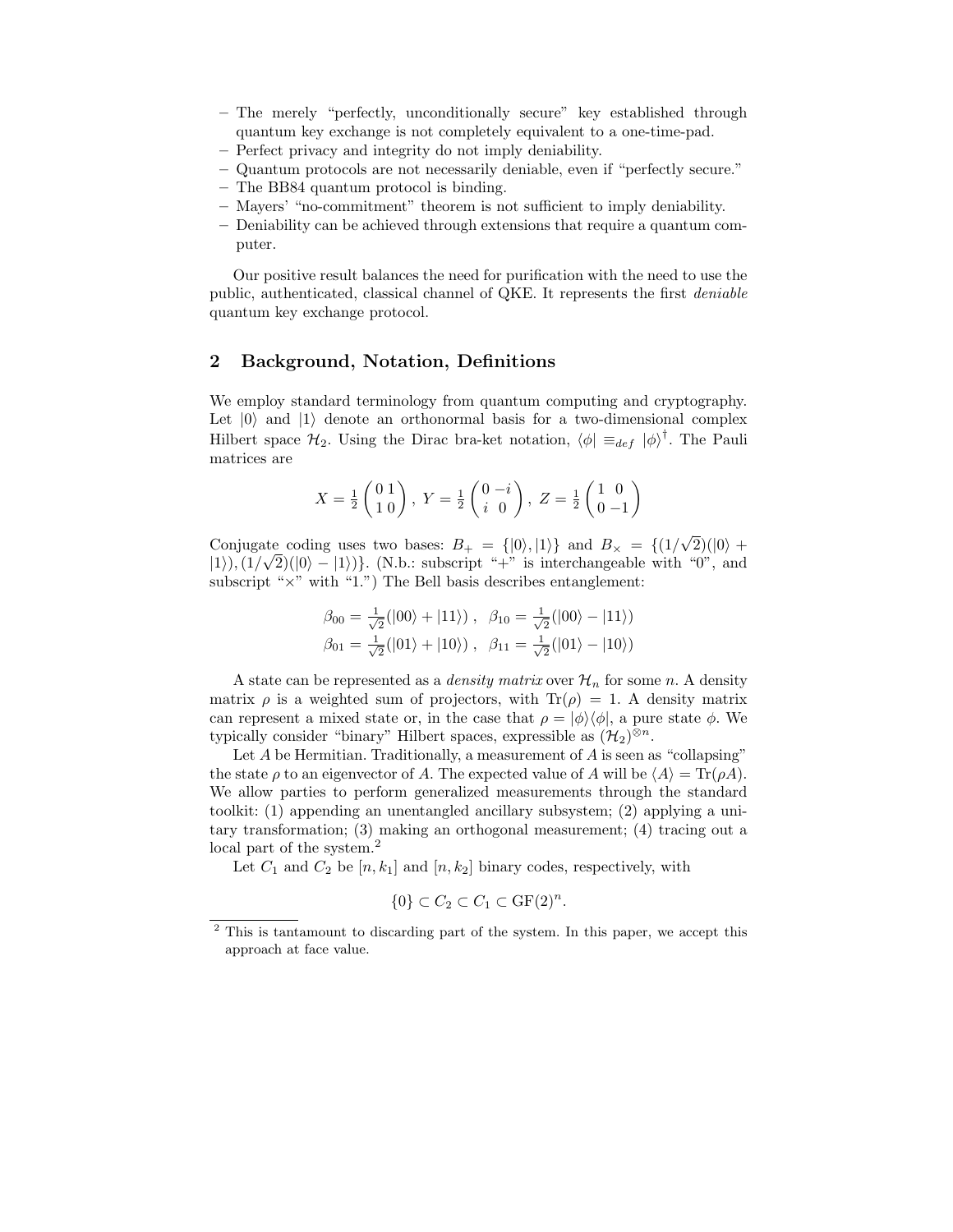The  $CSS_{x,z}$  quantum encoding [CSS96] maps  $v \in C_1$  to the following codeword:

$$
v \to \frac{1}{\sqrt{|C_2|}} \sum_{w \in C_2} (-1)^{z \cdot w} |x + v + w\rangle.
$$

In the context of BB84, phase errors turn out to be irrelevant and the straightforward protocol purification of BB84 (see *infra*) is more like  $CSS_{x,z}$  with z omitted or averaged out.

### 2.1 Protocol Execution

We use a circuit model for protocol execution. A global state  $\Phi$ , described over a basis  $B_{+}^{k}$  for some k, is advanced through applying each party P (*i.e.* each circuit) to a collection of registers, where a register is a local subset of the "wires" of the overall circuit. We use superscripts to indicate location of given registers; thus,  $e.g., \Phi = \sum_{v_1...v_5} \alpha_{v_1...v_5} |v_1v_2v_3\rangle^A \otimes |v_4v_5\rangle^B$  describes a state with Alice holding the first three registers/wires and Bob holding the rest. The tensor product sign ⊗ is omitted when clear from context. We also use the shorthand  $\mathcal{H}_A \otimes \mathcal{H}_B$  to express the state space.

A transition of the system thus consists of applying a local unitary transformation  $U_P \otimes \mathbf{1}$  to the registers held by party P, along with a possible orthogonal measurement. More precisely,  $U_P$  applies to the Hilbert subspace  $\mathcal{H}_2^m$  at indices  $k_1, \ldots, k_m$  that are labelled as under P's control. Subsequent communication is modelled by reassignments of those labels.

Initialization. We say that a protocol is *properly initialized* if each party starts with quantum registers in unentangled states  $|0\rangle$ . In particular, there is no entanglement with other parties, nor with the auxiliary-parties that comprise the "environment."

Communication. As noted, communication is generally just a reassignment of the register labels. When an eavesdropper is present, the register is assigned to the eavesdropper first before being reassigned to the destination party. Generally, the eavesdropper can forward any transformation or substitution she pleases.

This suffices to model QBC, but in QKE there is an additional channel: the reliable public classical channel. One way to regard this channel is as a separate party who first measures the input, then broadcasts the result to the source, destination, and eavesdropper (who is not allowed to alter the result). This irrevocable measurement induces a mixture among several outcomes of the overall protocol.

The collection of such auxiliary parties consists the "environment" and is described by an environment space  $\mathcal{H}_{env}$ . Thus a two-party protocol is executed over  $\mathcal{H}_A \otimes \mathcal{H}_B \otimes \mathcal{H}_{env}$ .

Views and Outputs. The distribution produced by running a quantum protocol is obtained by tracing out each party. The view of party P includes her state in  $\mathcal{H}_P$  along with the classical strings in any environmental/classical channels she used or saw. In particular, direct erasure of classical information is not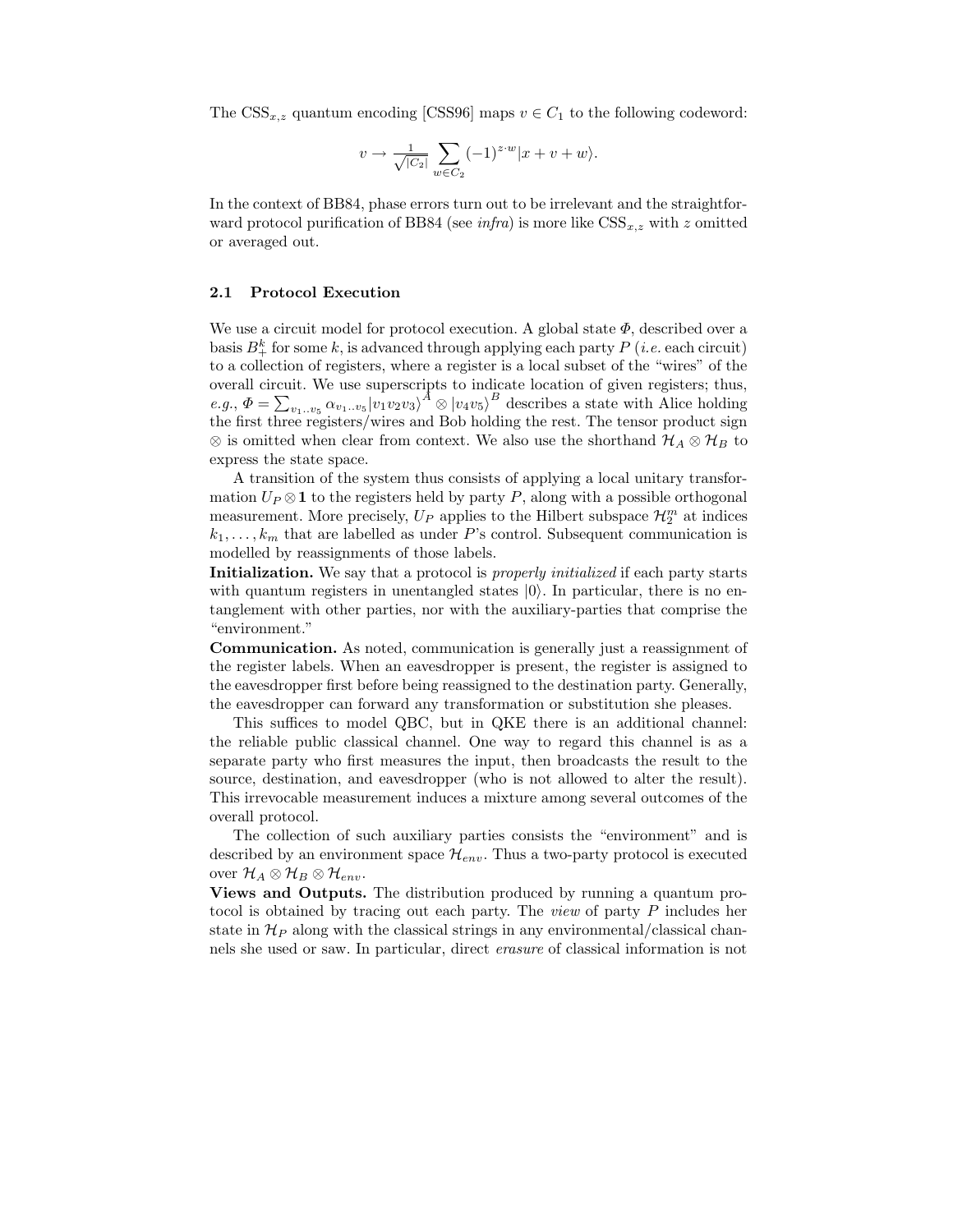allowed. For some purposes, we may more generally regard the view as the collection of registers along with the measurement history of a party, rather than tracing out the final state.

**Parameters.** We generally use  $\kappa$  to denote a security parameter, k to denote a key (generated or exchanged), and we sometimes overload  $k$  when describing error correction:  $[n, k]$  connotes an error correcting code mapping k logical bits to n representation bits.

#### 2.2 Deniability

There are several variants on the meaning of deniability [CDNO97,Be96] and binding, depending on the parties attempting to equivocate and what their success rates may be.

Let  $m_1$  and  $m_2$  be arbitrary messages. Run  $S(m_1)$ , R and E, obtaining global state  $\rho(m_1)$  whose registers are  $|\phi_S\rangle$ ,  $|\phi_R\rangle$ ,  $|\phi_E\rangle$ ,  $|\phi_{env}\rangle$ . Let  $D_S$  and  $D_R$ be local computations (not necessarily unitary operations). Let  $\rho(m_1, m_2)$  =  $\sum |D_S(m_1, m_2, \phi_S)\rangle |D_R(m_1, m_2, \phi_R)\rangle |\phi_E\rangle |\phi_{env}\rangle$ , representing an attempt at denial: pretending that  $m_2$  was really sent.

Let J be a judge, who has inputs for registers  $\phi_S$ ,  $\phi_R$ ,  $\phi_E$ , and  $\phi_{env}$ . J's final state is described in registers  $d$  and  $J'$ , where  $d$  is a single-bit, "decision" register. Flip a coin  $c$  in the environment to determine whether denial will be attempted. If  $c = 0$ , run J on  $\rho(m_1)$ ; if  $c = 1$ , run J on  $\rho(m_1, m_2)$  (namely apply  $D_R$  and  $D_S$  before submitting to the judge). The final result is of the form

$$
\rho(m_1, m_2, c) = \sum |cd\rangle |\phi_{J'}\rangle |\phi_{env}\rangle.
$$

Tracing out  $J'$  and the environment gives a mixture over  $|cd\rangle$ 's.

A judge is safe if  $|01\rangle$  has zero probability, namely the judge makes no false accusations.

**Definition 1.** Let  $(S, R)$  be a quantum key exchange protocol with denial programs  $(D_S, D_R)$ . For eavesdropper E and judge J, let  $P_{J,F}(m_1, m_2, \kappa)$  be the probability J gives  $|11\rangle$ , on security parameter κ. We say the protocol is deniable if, for any E, any safe J, and for any  $m_1, m_2$ :  $P_{J,E}(m_1, m_2, \kappa) = \kappa^{-\omega(1)}$ .

Simplifying, let  $P(\kappa)$  be the maximal probability of  $|11\rangle$  over all messages of size  $O(\kappa)$ . A protocol family indexed by integers C is *perilously deniable* if  $P(\kappa, C)$  =  $O(\kappa^{-C})$ , namely S and R can reduce their vulnerability to a small (but nonnegligible) polynomial fraction. A protocol is weakly binding if  $P(\kappa, c) = \Omega(\kappa^{-c})$ for some  $c > 0$ . (Thus a protocol family can be perilously deniable while each given value of  $C$  produces a weakly binding protocol.) A protocol is *binding* if  $P(\kappa) = 1 - \kappa^{-\omega(1)}.$ 

(Variants on this approach include sender-only and receiver-only deniability, single-bit messages, unsafe judges, and many others. Note that when an exchanged key is used like a one-time pad, "key" can often be interchanged with "message" to simplify the discussion.)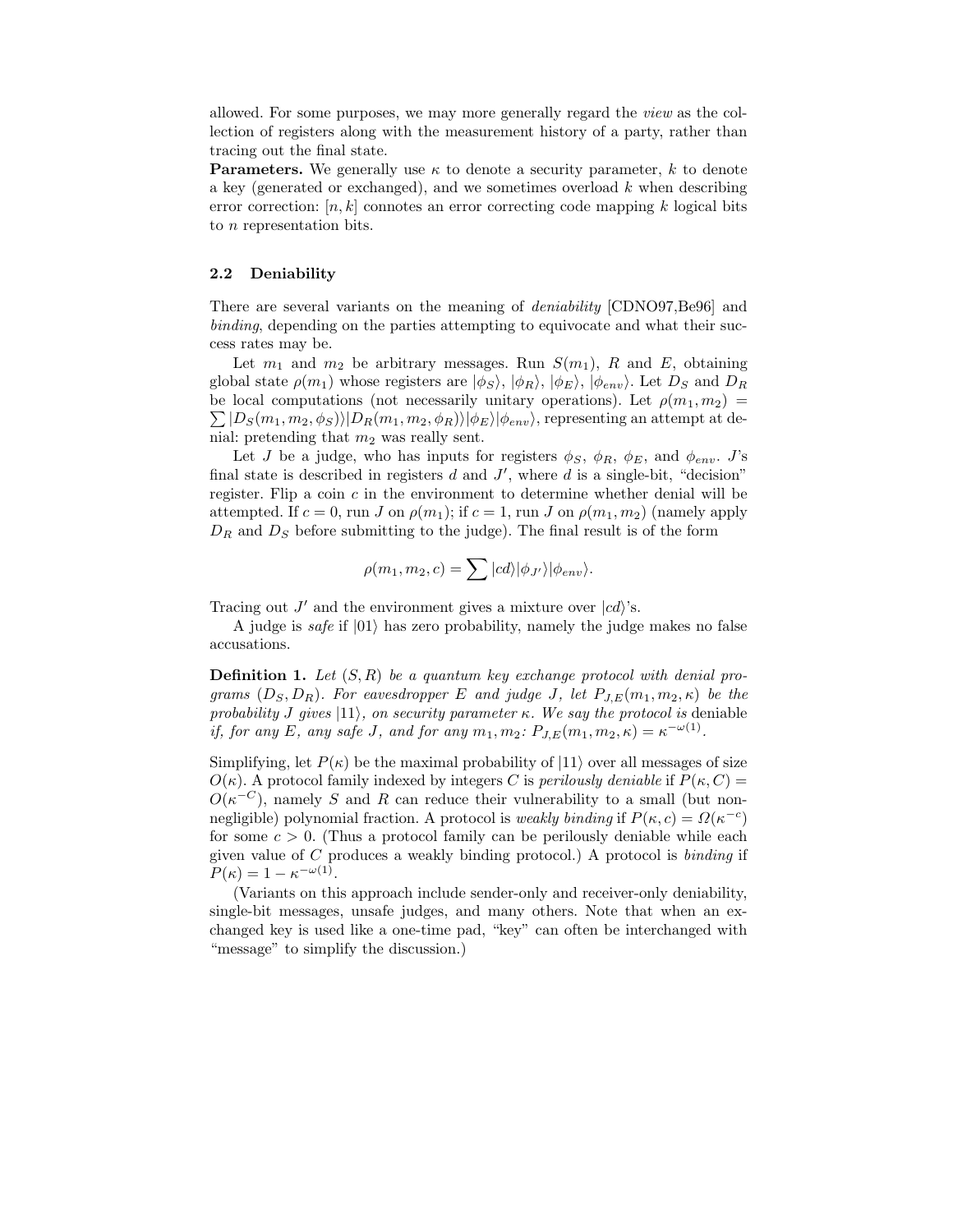BB84

- 1. *S* selects  $2(4 + \delta)n$  random bits  $\{b[i, 0], b[i, 1]\}.$
- 2. S encodes  $\{b[i, 0]\}$  as qubits  $\{p[i]\}$ , each in basis + or  $\times$  depending on  $\{b[i, 1]\}$ .
- 3. S sends  $\{p[i]\}.$
- 4. S chooses random  $v_k \in C_1$ .
- **5.** E forwards  $\{q[i]\}$  to R (possibly unchanged).
- **6.** R measures each  $\{q[i]\}$  in random basis  $\{c[i]\}$ .
- 7. S announces  $\{b[i, 1]\}$  on the classical channel.
- 8. S and R discard indices wherever  $b[i, 0] \neq c[i]$ . S selects and announces a random remaining subset of 2n bits, along with a random n-subset  $\pi$  of check indices. (Abort if impossible.)
- **9.** S and R reveal p[i] and q[i] classically for  $i \in \pi$  and abort if any (resp. more than t) disagree.
- 10. S announces  $x \oplus v_k$ , where x is the n-bit remaining string in  $\{b[i, 0]\}.$
- 11. R computes  $y \oplus x \oplus v_k$ , where y is the n-bit remaining string in  $\{q[i]\}$ , and applies  $C_1$  to correct it to  $v_k$  (presumably).
- **12.** S and R calculate k from the coset  $v_k + C_2$ .

Fig. 1. BB84 protocol for *n*-bit key k, in modern conventions, with  $C_1$  used for reconciliation and cosets of  $C_2$  used for privacy amplification.

# 3 Quantum Key Exchange

The relevant steps of the BB84 protocol, with eavesdropper, are sketched in Fig. 1. While arbitrary hashing and privacy amplification techniques can be used with the basic BB84 approach, we have illustrated the typical approach of employing binary codes. More particularly, we follow the conventions of [ShPr01] so that we can connect to related work.

It can be shown that an eavesdropper gains information only with  $O(2^{-k})$ probability, or gains at most  $O(2^{-k})$  as measured by entropy, where  $k = k_1 - k_2$ .

## 3.1 Variants of BB84

In the original [BB84] protocol, R measured the photons before knowing the proper bases; the mistaken bases were discarded. Since photons were difficult to store without measuring, this made the theoretical protocol more feasible. As discussed in [BBM92], however, if S and R simply try to establish EPR pairs, the result is similar to having  $R$  postpone her measurements until  $S$  announces the bases on the classical channel. Since S will wait until he has confirmed that R has the particles, namely that Eve no longer has a chance to change what she has forwarded, this is "okay." [BBM92] suggest that such a protocol has security equivalent to the original [BB84].

Further degrees of purification are possible. Note that the specific resulting protocol depends on the particular reconciliation and amplification routines.

– (BB84) No entanglement or purification.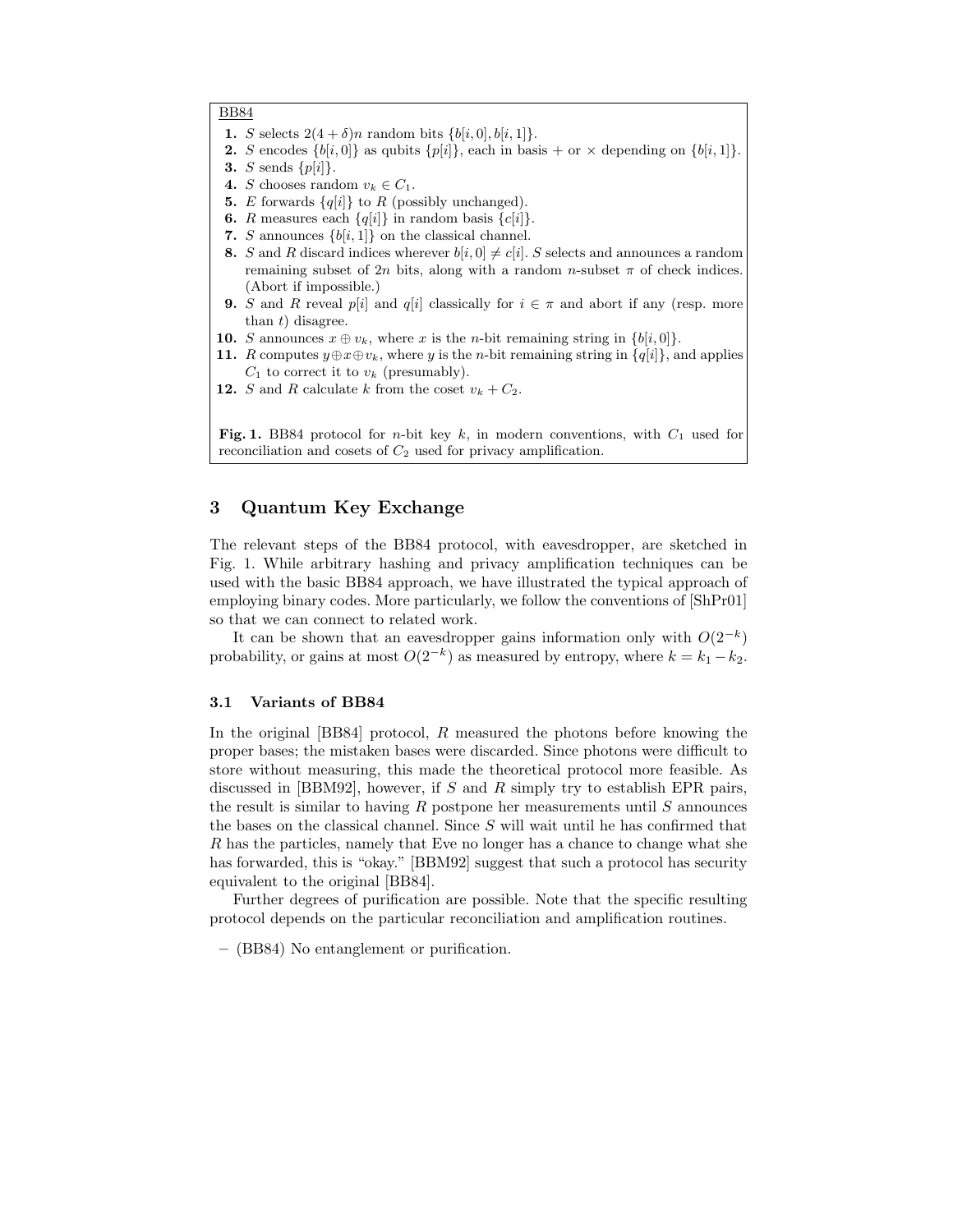- (BB84-EPR/Ekert) Use entangled qubits, then measure; no other purification.
- (PQECC) Use entangled qubits; measure check subset; measure key; leave other registers in superposition; (more details later).
- (BB84-Key) Purify completely according to [Ma96]; measure key.
- (BB84-Pur) Purify completely according to [Ma96].

Apart from PQECC, these variants turn out to be either binding, vacuous (nontransmitting), or or unimplementable within the communication model.

The common instantiations of universal hashing and privacy amplification [BBCM95,Ma93,BBR88] correspond to error correcting codes over GF(2). Although any number of reconciliation protocols are available, let us expand and simplify a natural path.  $S$  and  $R$  will statistically sample half the particles to put a cap on how much interfering Eve did. As long as it is sub-threshold (say, less than 1%), they continue. This means that (with exponentially-high probability) Eve has only measured a small fraction (say  $<< 1/100$ ) of the remaining indices. (More precisely, she has applied a measurement/alteration with "small" quantum entropy; it may affect any number of particles and in superposition.)

For single-bit messages, there are two canonical superpositions that  $S$  will have sent, depending on whether  $k = 0$  or  $k = 1$ :

$$
\phi_k = \frac{1}{\sqrt{|C_2|}} \sum_{z \in P(k)} |z\rangle
$$

where  $P(k)$  denotes all strings in the coset  $v_k+C_2$  (with  $v_k$  being a fixed member corresponding to  $k$ ).

For example, let BB-EPR-PAR $(k)$  be the variant of BB84 in which  $P(m)$  contains all  $k$ -bit strings whose parity is  $m$ . To alter a given word requires reversing at least one bit.

# 4 Eavesdropping and Binding BB84

We now consider what happens when an eavesdropper listens in on BB84. Taking a cue from standards bodies, we let "must" indicate an apparent intuitive requirement (not necessarily necessary), and let MUST indicate a requirement that we do assert as factual.

The intuitive observation is that  $S$  and  $R$  "must" change a bit somewhere in order to pretend to have sent the opposite cleartext. While this classical reasoning is not justifiable in the quantum setting, it approaches the same final conclusions.

Even though  $(S, R)$  face an unknown adversary, they  $MUST$  select a strategy  $(D<sub>S</sub>, D<sub>B</sub>)$  in advance. Clearly, the actual computation can depend dynamically on the results of the transmission. But there can be no argument: the encryption/denial programs  $(S, R, D_S, D_R)$  MUST be written down by a designer.

Let eavesdropper  $M(a, k)$  trade a qubit at position a:

$$
|z\rangle^{S}|00\rangle^{E}|0^{k}\rangle^{R} \rightarrow |z\rangle^{S}|z(a)0\rangle^{E}|z(a:0)\rangle^{R}
$$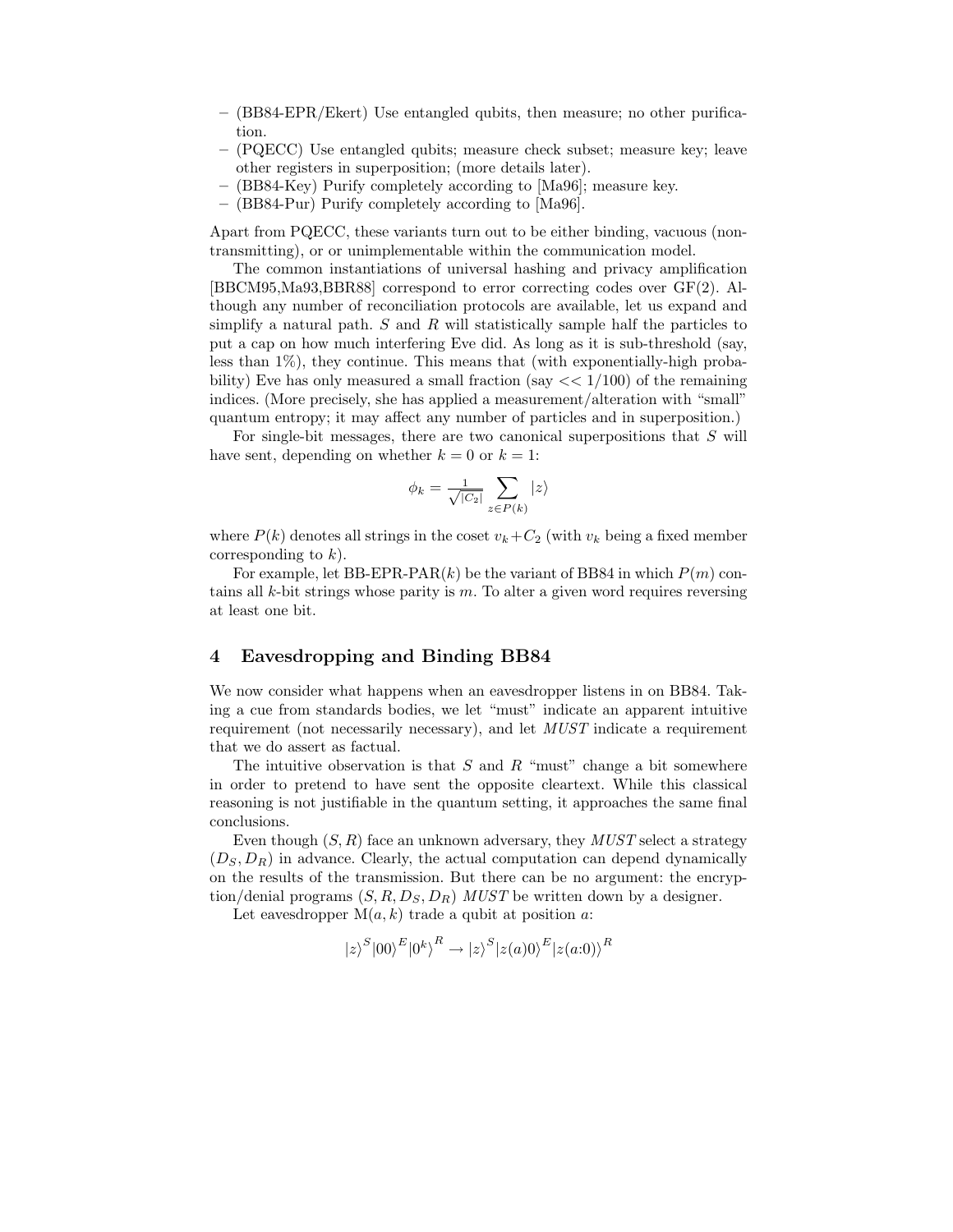where  $z(a)$  indicates the  $a^{th}$  bit in z, and  $z(a:0)$  indicates replacing bit a in z by 0. Like measuring a photon, this action disturbs the stream of bits, although it does not give M information about the overall "key." (Recall that the notation was simplified by adjusting it after  $S$  announces the bases. When M acts, she does not know the correct basis, and simply uses +. We now consider only those paths in which  $S$  announced  $+$  at index  $a$ .)

Consider BB-EPR-PAR (parity-based) with odd  $k > 3$ . Let  $\Phi(E, m)$  be the state obtained after sending bit  $m$ . There are a variety of equivocation transforms U available to patch  $\Phi(\emptyset,0)$  to  $\Phi(\emptyset,1)$  against a passive eavesdropper. Some simple ones are (cf. one-time pad) to negate all qubits; a given qubit; a random qubit. Luckily, these are all local transforms, too. We take  $U_{neg}$  which negates all qubits.

We now show this leads to catastrophe, as do other similar choices. Let  $P(m; a, b) = \{z \in P(m) \mid z(a) = b\}$ , and let  $\rho(E, m) = \text{Tr}_{\mathcal{H}_{E, env}} \Phi(E, m)$ .

$$
\rho(M(a,k),0) = \sum_{P(0;a,0)} |z\rangle^{S} |z\rangle^{R} \langle Z|^{R} \langle Z|^{S} + \sum_{P(0;a,1)} |z\rangle^{S} |z(a:0)\rangle^{R} \langle Z(a:0)|^{R} \langle Z|^{S} \rangle
$$

$$
\rho(M(a,k),1) = \sum_{P(1;a,0)} |z\rangle^{S} |z\rangle^{R} \langle Z|^{R} \langle Z|^{S} + \sum_{P(1;a,1)} |z\rangle^{S} |z(a:0)\rangle^{R} \langle Z(a:0)|^{R} \langle Z|^{S} \rangle
$$

$$
U_{neg} \rho(\mathbf{M}(a,k),0)U_{neg}^{\dagger} = \sum_{P(1;a,0)} |\bar{z}\rangle^{S} |\bar{z}\rangle^{R} \langle \bar{Z}|^{R} \langle \bar{Z}|^{S} + \sum_{P(1;a,1)} |\bar{z}\rangle^{S} |\bar{z}(a:1)\rangle^{R} \langle \bar{Z}(a:1)|^{R} \langle \bar{Z}|^{S}
$$

$$
= \sum_{P(1;a,0)} |z\rangle^{S} |z(a;1)\rangle^{R} \langle Z(a;1)|^{R} \langle Z|^{S} + \sum_{P(1;a,1)} |z\rangle^{S} |z\rangle^{R} \langle Z|^{R} \langle Z|^{S}
$$

There is clearly 0 fidelity between  $\rho(M(a, k), 1)$  and  $U_{neq} \rho(M(a, k), 0)$ . A judge simply calculates  $d = (\bigoplus_i z^S(i)) \oplus (z^R(k))$ . Even if the protocol designer opts to use  $U_{\text{neg}}$  only some of the time, then against a passive adversary or against  $M(a, k)$ , equivocation is detected with probability at least  $1/2$  (again, in at least 1/2 of all paths). By inspection, the judge is both safe and binding.

If the protocol designer uses " $U_{neg,p}$ ", in which qubit at location p is negated, then  $M(p, k)$  (versus passive) presents a problem. If " $U_{neg,r}$ " is used, in which a randomly selected qubit is negated, then  $M(1, k)$  leads to  $(1 - 1/k)$  fidelity. This is better for  $S$  and  $R$ , but still binding.

Observations. We avoided constructing a single eavesdropper who randomly chooses to be passive or to invade. Other objections aside, this could pose the risk of enabling an equivocation strategy (insofar as E's program were to become public), as mentioned earlier  $(\S6.1)$ . This is a subtle but important issue that differentiates classical cryptography from quantum.

It is straightforward to imagine extensions to BB84 that apparently provide *perilous deniability*. For instance, by lengthening the "ciphertext" to contain  $\kappa^{2C}$ bits, arranging equivocation could be as simple as changing a "small"  $(1/\kappa^C)$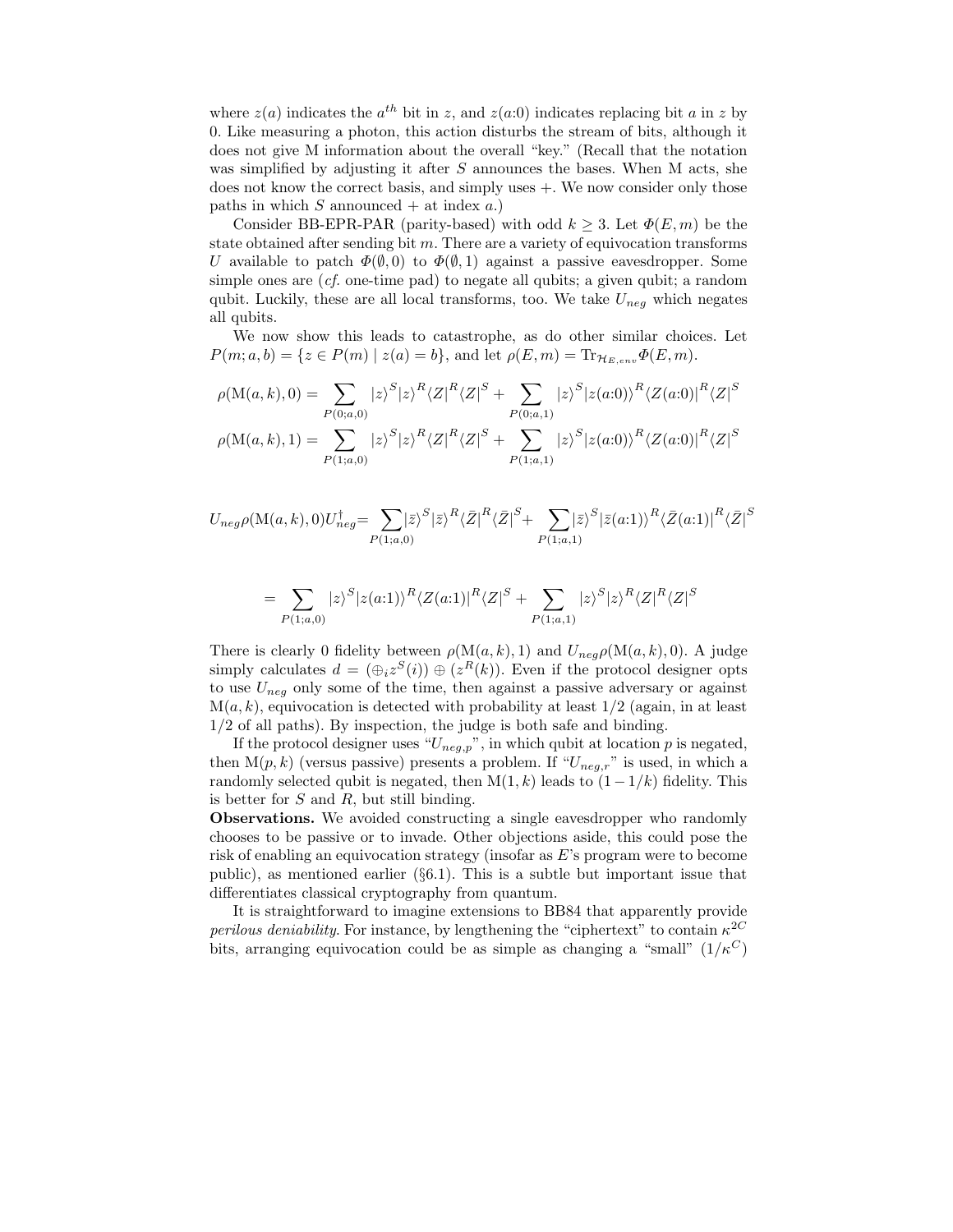fraction of bits. For each fixed  $C$ , there remains a non-negligible chance to get caught (hence perilous and still weakly binding). But even this weak goal is much harder to prove in the quantum setting than initial intuition suggests, since Eve can spread her eavesdropping among many bits, not just focus on a particular small subset. Space does not permit a full analysis here.

# 5 Mayers' Theorem

Mayers takes great care to state the model precisely, and we follow his descriptions [Ma96].

#### 5.1 Defining Bit Commitment

In a bit commitment protocol, Alice encodes her input bit b into a state  $|\psi_b\rangle$ of  $\mathcal{H}_A \otimes \mathcal{H}_B \otimes \mathcal{H}_{env}$ , using an initial protocol, *commit(b)*. A second protocol, unveil $(|\psi_b\rangle)$ , is used to give Bob b or a "refusal" string  $\bot$ .

Alice has the power to choose  $p(b \mid \text{not } \perp)$  by behaving honestly. The goal of the *commit* protocol is to prevent her from subsequently changing  $p(b \mid \text{not } \perp)$ even if she was dishonest. Let *unveil'* denote running *unveil* with possibly dishonest A. A state  $|\psi\rangle$  is perfectly committing if every attack unveil' either returns  $\perp$  with probability 1 or returns b with probability  $p'(b \mid \text{not } \perp) = p(b \mid \text{not } \perp)$ .

Bob may attempt to gain b prematurely. Let  $\eta_B$  be Bob's classical information from  $\mathcal{H}_{env\cap B}$ , as the state is collapsed into  $|\psi_{b,\eta}\rangle$  of  $\mathcal{H}_{A}\otimes\mathcal{H}_{B}\otimes\mathcal{H}_{env}$ . The reduced density matrix of Bob given  $\eta$  is:

$$
\rho_B(|\psi_{b,\eta}\rangle) = \text{Tr}_{\mathcal{H}_{env\cap A}}(|\psi_{b,\eta}\rangle\langle\psi_{b,\eta}|).
$$

If b is fixed by  $\eta$ , we let  $F(\eta) = 0$ . Otherwise, we let  $F(\eta)$  be the fidelity between  $\rho_B(|\psi_{0,\eta}\rangle)$  and  $\rho_B(|\psi_{1,\eta}\rangle)$ . (The fidelity  $F(\alpha,\beta)$  is the supremum of  $|\psi_{\alpha}^{\dagger}\psi_{\beta}|$  over all purifications  $\psi_{\alpha}, \psi_{\beta}$  of  $\alpha, \beta$ . Note that  $F(\alpha, \beta) = 1$  only when  $\alpha = \beta$ .) A state is *perfectly concealing* if  $\eta$  is independent of b and the expected value of  $F'(\eta)$  is 1, where F' refers to executions with a possibly cheating Bob.

A commitment protocol is perfectly secure if it is both perfectly committing and perfectly concealing. One can replace "perfect" by a tolerance of  $\epsilon$  (or  $\epsilon(k)$ ) for some security parameter  $k$ ) in the preceding definitions.

### 5.2 Previous Work: No Bit Commitment

Mayers' Theorem states that quantum bit commitment is impossible:

Theorem 1. [Mayers' Theorem, or No-Commitment] No properly initialized quantum bit commitment protocol is unconditionally secure.

The proof is based on what we call an *equivocation strategy* that allows A to change the bit even after protocol commit. We sketch some of the ideas here.

Consider a properly initialized quantum bit commitment protocol. Let dishonest  $A'$  refrain from making measurements. Mayers shows that there is a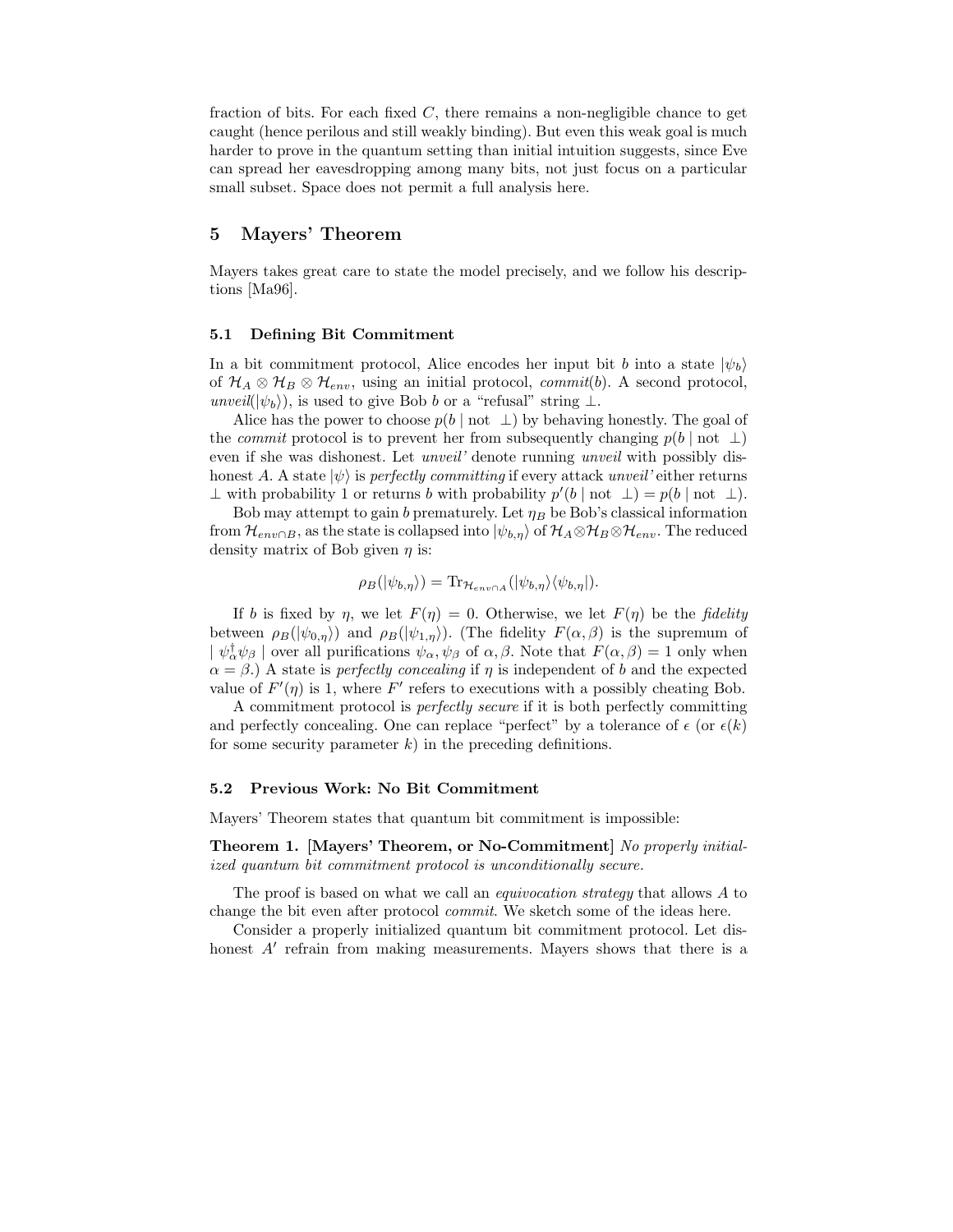purification  $|\psi_{01}\rangle$  of  $\rho_B(|\psi'_{0,\eta}\rangle)$  such that  $\langle \psi_{01} | \psi'_{1,\eta} \rangle \geq F'(\eta)$ . Moreover, there is a unitary transformation  $U = U_A \otimes \mathbf{1}$  mapping  $|\psi'_{0,\eta}\rangle \to |\psi_{01}\rangle$ .

Because an  $\epsilon$ -concealing protocol must have fidelity  $F(\eta) \geq 1-\epsilon$ , this implies an equivocation strategy for A'. If she wishes to set  $b = 0$ , she makes the measurements required of A and continues with unveil. To set  $b = 1$ , she applies U, performs the measurements required of A in commit, and continues with unveil. The result is that Bob accepts this unveiling with probability approaching 1.

We refer to this strategy as *Mayers Equivocation*. Unfortunately, there is an intuitive but incorrect way to paraphrase the theorem, which goes something like this:

Claim 2 [NoGo Folk "Theorem"] In any quantum protocol, whenever  $F(\rho_B(|\psi_{0,\eta}\rangle), \rho_B(|\psi_{1,\eta}\rangle) \approx 1$ , then Alice can equivocate successfully with probability  $\approx 1$ . (to be disproved)

# 6 Limitations on Applying No-Commitment

The No-Commitment theorem is obtained through two methods: (1) abstaining from private measurement, followed by (2) applying a unitary transformation to change  $|\psi_0\rangle$  to  $|\psi_1\rangle$ .

There are several aspects of the model and the result that make it insufficient to apply automatically to QKE. These include the quantifiers, colocation, and the impact of generic abstinence from measurement.

### 6.1 Quantifier Problems

Mayers' result essentially says,  $(\forall B)(\exists U_A(B))$  such that a cheating committer A can employ  $U_A(B)$  to equivocate. The strategy can depend on B's program, which is acceptable because the honest programs for A and B must be declared. Naturally, the cheating programs need not be disclosed, but to disprove security, it suffices to show that no honest program is protected.

Likewise, it is hard to imagine an encryption protocol in which  $S$  and  $R$  are allowed to know what  $E$ 's program is. Their attempts to communicate, and to deny, must be successful even without being given details of  $E$ 's program. (There may be some dynamic deductions to make about  $E$  based on her behavior, but this is vastly different than knowing her full program.) A quantification, " $(\forall E)(\exists S, R)$  such that S and R successfully communicate," is insufficient.

Yet the natural generalization of Mayers' result to QKE is precisely backwards.  $S$  and  $R$  are not given  $E$ 's program and then allowed to equivocate.

The "folk no-commit theorem" fails to hold: an arbitrary  $E$  does indeed gain no information, and indeed there mathematically exists a Mayers equivocating transform on the joint  $(S, R)$  state, but S and R have no way to determine what it is, since  $E$  is arbitrary and inaccessible. Further problems occur; see below.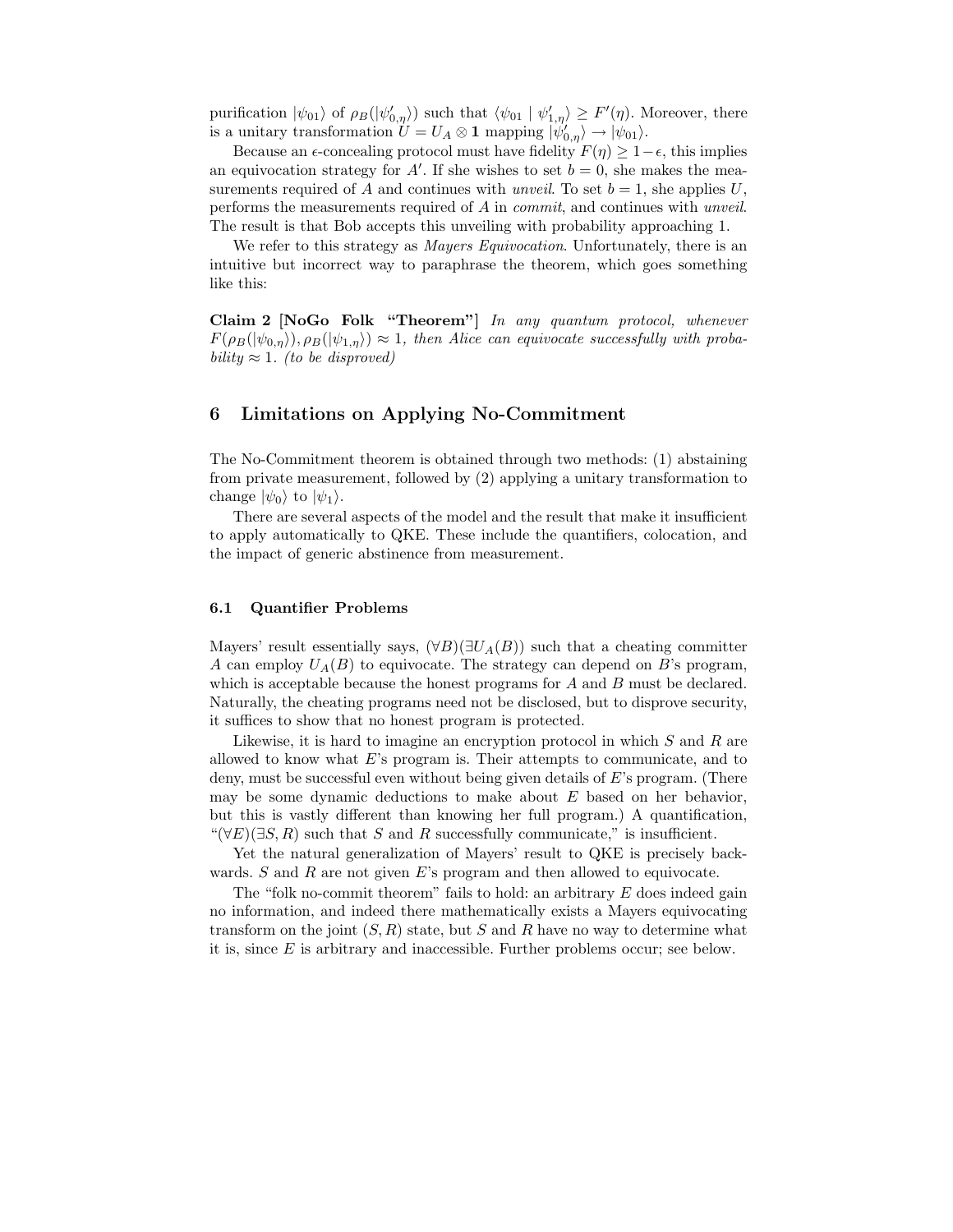# 6.2 Colocation

To equivocate a one-time pad, one merely needs to reverse a bit. This can be done individually and locally by  $S$  and  $R$ , without communication (apart from knowing they must equivocate).

The direct application of No-Commitment treats  $(S, R)$  as the committer, who, for any trustee/eavesdropper, has an equivocation transformation  $U$ . (Forget about the order of quantifiers.) There is no mathematical guarantee that U can be factored into local transforms  $U<sub>S</sub>$  and  $U<sub>R</sub>$ . Therefore, the (nevertheless correct) proof given in [Ma96] does not provide sufficient grounds to apply to QKE. There may indeed be local strategies for  $S$  and  $R$  for particular QKE protocols, but they are not implied directly by [Ma96].

If S and R need to communicate or be co-located in order to equivocate, the deniability property is weakened. A vote-coercing Mafioso simply interrogates them separately. While deniability that requires colocation may be better than nothing, it is not always sufficient.

### 6.3 Abstinence Makes the Bit Grow Weaker

An extremely critical (and clever) aspect of Mayers' approach is the demand that parties refrain from making internal measurements. This gives them the flexibility to equivocate later.

In bit commitment, abstaining seems to have no obvious impact. There is no particular reason why A should do any measurements. She already knows her bit and doesn't stand to discover anything much.

But [BB84] specifically requires measurements to be peformed, both to check how invasive  $E$  is and to discern what the message is. In the full protocol purification, BB84-Pur, R cannot receive the cleartext privately. Depending on interpretation, either no measurement is made at all, or the only actionable information is whatever was transmitted over the clear classic channel.

In the BB84-Key variant, close inspection reveals that the previously classical channel is now used to send check-information as qubits to  $R$ . But this presupposes the end result: a secure quantum channel. Thus BB84-Key is not implementable within the rules of the model.

Even the limited purification to BB84-EPR/Ekert does not buy anything. An attack similar to the one against BB84 in §4 will work against entanglement purification of a tainted EPR source.

# 7 PQECC: Deniable QKE

We now propose a protocol to achieve deniability, although it requires a quantum computer. Normally, quantum error-correcting codes are useful to protect against decoherence. Typically, a syndrome is measured and then used to restore the original state. We applied QECC in an unusual twist: we avoid measuring the relative syndrome. Instead, a postulated quantum computer applies the QECC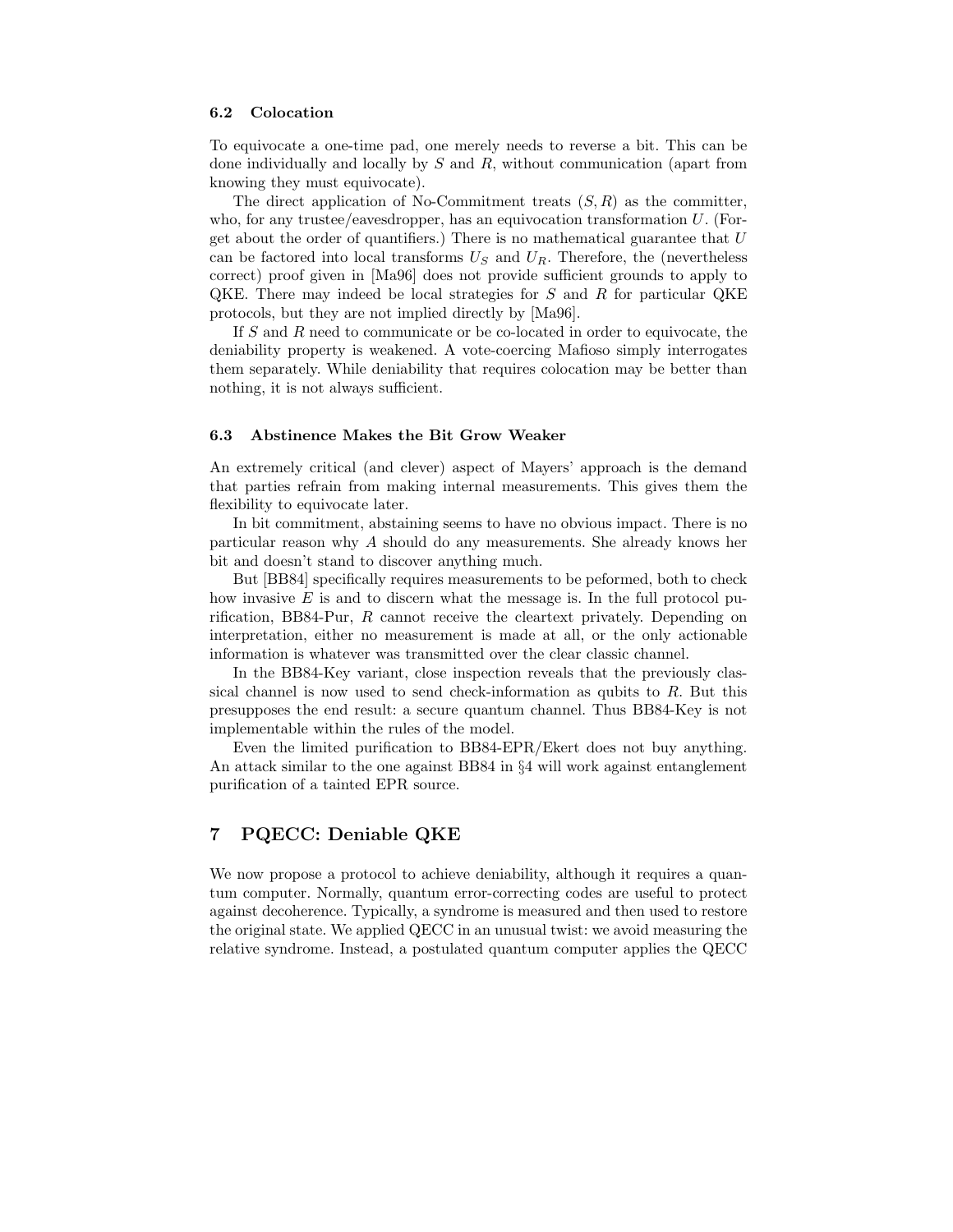### PQECC

- 1. S constructs duplicate registers  $(K, B, \Pi, Y, V, W)$  with respective lengths k, 2n,  $2n \log 2n, n, n, n$ , in superposition  $\sum |K', B', \Pi', Y', V', \overline{W'}\rangle | K, B, \overline{\Pi}, Y, V, \overline{W'}\rangle,$ (except  $W' = W = |0^n\rangle$ ). All computations are quantum (except explicit measurements later), including error correction.
- 2. S quantum-computes the Y-selected ECC representation of K and places it in W, leaving  $K = |0^n\rangle$ .
- 3. S applies interleaving  $\Pi$  against the 2n qubits in  $(V, W)$ , leaving  $\Pi = \left|0^{2n \log 2n}\right\rangle$ .
- 4. Let T be the joint 2n-qubit register  $(V, W)$ . S applies Hadamards based on B to corresponding qubits in T.
- 5.  $S$  sends  $T$  to  $E$ .
- **6.** E attacks T via operator  $U_F$ .
- 7.  $R$  receives the manipulated  $T$  register and reports receipt.
- 8. S measures  $(b, \pi, v, y) \leftarrow (B, \Pi, V', Y')$  and announces them.
- **9.** R applies Hadamards to T according to b, then applies  $\pi^{-1}$  to T. Consider T again as registers  $(V, W)$ .
- 10. R measures register V and aborts if there are any (or more than a threshold  $t$ ) mismatches with  $v$ .
- 11. R sets new register E to  $|0^n\rangle$  and applies error correction (using y) to  $(W, E)$ .
- 12. S measures key  $k_S \leftarrow K'$  and R measures key  $k_R \leftarrow W$ . Encryption is as a OTP:  $ciph \leftarrow k_S \oplus m, m_{rcv} \leftarrow ciph \oplus k_R.$

Fig. 2. PQECC protocol for *n*-bit key k, rewritten to be compatible with modern conventions. The ECC steps are quantum-level calculations for the random hashing and error correction in BB84 et seq.

without measuring the relative syndrome at all. The goal is to purify the BB84 protocol as much and as carefully as possible. Only the most necessary measurements are actually performed. (Note that the key/message is emphatically not the only register that is measured.)

This purified QECC, or PQECC protocol, is the basis for establishing deniability. Although it was investigated several years ago [Be96d], it is closely related by convergent evolution to the "modified Lo-Chau" and "QKD-CSS" protocols [ShPr01], discussed below. We have tried to present it in a form that illustrates its connections to those protocols.

First, we comment on the registers and computations. The  $B$  and  $\Pi$  registers correspond to random axis choices and random interleaving of key bits with check bits. ( $\Pi$  can certainly be a permutation, as suggested by  $|\text{ShPr01}|$ . The random hashing and amplification in BB84 is purified to a random ECC selected by Y (corresponding to the  $(x, z)$  choice in [ShPr01]). The decoding procedure decouples the signal  $(W)$  from the noise  $(E)$ .

### 7.1 Related Protocols

Two related protocols, called QKD-CSS and "modified Lo-Chau," appeared subsequent to the first consideration of PQECC as the maximal effective protocol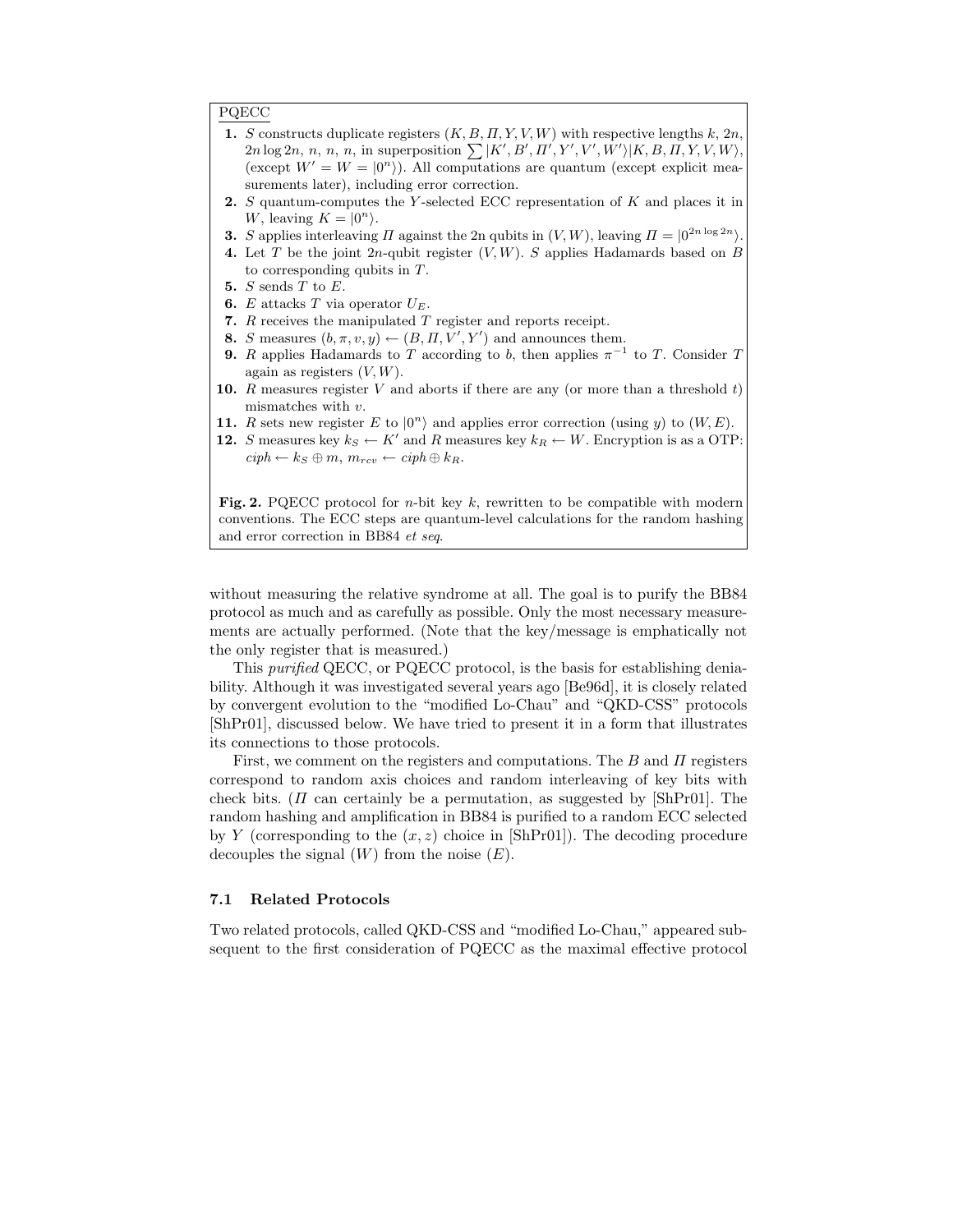purification of BB84 [Be96d]. If one imagines a hierarchy of protocol classes depending on purification and/or specific error-correction codes, PQECC is more or less subsumed by "modified Lo-Chau" while it more or less subsumes QKD-CSS.

The motivation for PQECC was to obtain deniability, while the motivation for Lo-Chau and QKD-CSS was to find a proof of privacy for any kind of QKE, and especially QKE without quantum computation. Hindsight shows that this independent convergence to similar protocols is natural given the drive to use protocol purification as (1) a tool for proving privacy and (2) a tool for achieving deniability.

### 7.2 Privacy and Deniability

Recently, simplified proofs of privacy have appeared for BB84 [LC99,GoPr00,ShPr01]. There are two important ingredients that concern us.

It is useful to try to establish the secret key as a sequence of  $k$  ebits shared by S and R, namely  $\Phi = \beta_{00}^{\otimes k}$ , starting with a noisy pair of n-bit registers in state  $\rho$ . Let  $\rho'$  describe the state of the k-bit key registers after the full protocol. Lo and Chau's approach employs a result shown by Gottesman and Preskill:

$$
\langle \beta_{00}^{\otimes k} | \rho' | \beta_{00}^{\otimes k} \rangle \geq \text{Tr}(\Pi \rho),
$$

where  $\Pi$  projects onto Bell states differing from  $\beta_{00}^{\otimes n}$  by at most t bit-flip errors (applications of Pauli  $X$ ) and at most t phase-flip errors (applications of Pauli Z). Indirectly argued, the sampling test gives an accurate bound on  $\text{Tr}(\Pi \rho)$ , ultimately implying that the fidelity between  $\rho'$  and  $\beta_{00}^{\otimes k}$  is exponentially close to 1. This demonstrates privacy for the Lo-Chau protocol, although a quantum computer is necessary.

In a second stage, Shor and Preskill apply this to a protocol (QKD-CSS) that uses CSS codes. By then instructing  $S$  and  $R$  to perform measurements sooner rather than later, the QKD-CSS protocol "reduces to" BB84, and the requisite quantum computer can be avoided without introducing any information leak to Eve.

For deniability, the first ingredient is essential. It ultimately allows us to conclude that Eve is entangled negligibly with  $K'$  (and instead overwhelmingly with register  $E$ ) in protocol PQECC. This means that the simple OTP denial strategy is overwhelmingly effective: pretend  $k' = k \oplus m_0 \oplus m_1$ . Without sufficient space for proof, we merely assert:

Claim. PQECC is a deniable quantum cryptosystem.

This analysis should also extend to other cryptosystems such as the "modified Lo-Chau" protocol.

# 8 Conclusions

The BB84 protocol is weakly binding on S and R. Despite the reaction of some, Mayers' no-commit theorem [Ma96] does not suffice to turn BB84 into a deni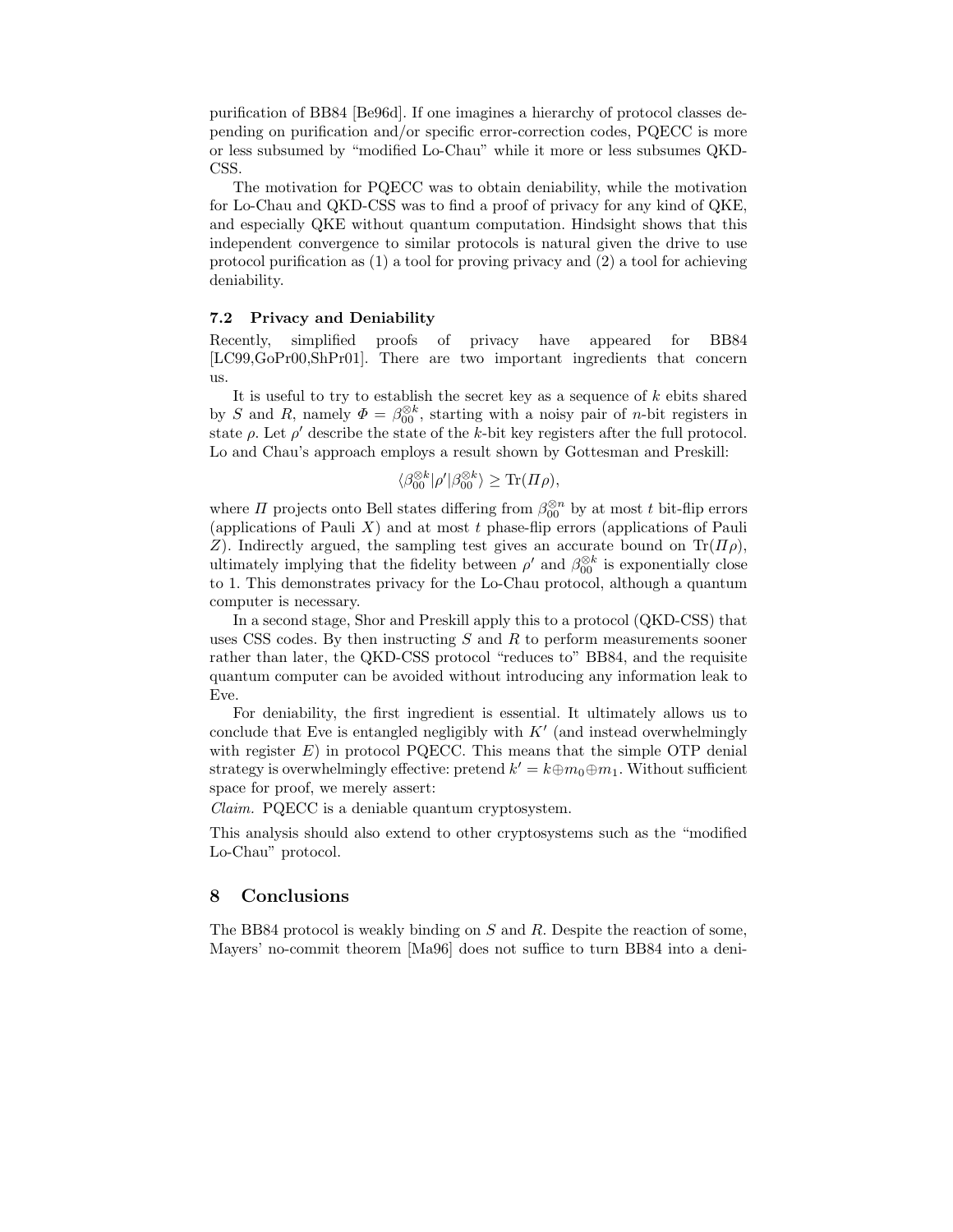able QKE. There are formal improprieties with quantifiers, insufficient support for equivocation without co-location, conflicts between measurement abstinence and correct or allowable transmission, and counterintuitive adversarial binding arguments. (None of this impugns the correct work on bit commitment.)

This paper seeks to make practitioners aware of the incomplete analysis of QKE, despite claims of "perfect, unconditional security." An off-the-shelf opticfiber-based QKE might enable a private electronic vote but it will support coercion and vote-selling.

Using protocol purification in a refined manner can provide a deniable QKE, in the form of the PQECC protocol, but a quantum computer is required. But there remains a great deal of turbidity in current quantum "security reductions."

Acknowledgements I thank Claude Crépeau and Jeroen van de Graaf for helpful conversations (long ago!), and Joern Müller-Quade for more recent ones. Several referees made extensive remarks (over many years) and I thank them for their efforts. All mistakes remain mine.

# References

- [ADH97] L. Adleman, J. Demarrais, M. Huang. "Quantum Computability." SIAM J. Comput., 26:5, 1997, 1524–1540.
- [Ba95] A. Barenco. "A Universal Two-Bit Gate for Quantum Computation." Proc. Royal Society of London, 449, 1995, 679–683.
- [BDM+95] A. Barenco, C. Bennett, R. Cleve, D. DiVincenzo, N. Margolus, P. Shor, T. Sleator, J. Smolin, H. Weinfurter. "Elementary Gates for Quantum Computation." Phys. Rev. Letters A, 52, 1995, 3457–3467.
- [Be96] D. Beaver. "Plausible Deniability." Proc. of PragoCrypt 1996, J. Prybl, Ed., CTU Publishing House, Prague, 1996, 272–288.
- [Be96d] D. Beaver. Unpublished manuscript, 1996.
- [Be99] D. Beaver. "Imperfections in Perfectly Secure Key Exchange." IEEE Information Theory and Networking Workshop, Metsovo, 1999.
- [Be92] C. Bennett. "Quantum Cryptography Using Any Two Orthogonal States." Phys. Rev. Letters, 67:21, 1992, 2121–2124.
- [BBBSS92] C.H. Bennett, F. Bessette, G. Brassard, L. Salvail, J. Smolin. "Experimental Quantum Cryptography." Journal of Cryptography, 5:1, 1992, 3–28.
- [BB84] C. Bennett, G. Brassard. "Quantum Cryptography: Public-Key Distribution and Coin-Tossing." Proceedings of IEEE CSSP, Bangalore, India, 1984, 175– 179.
- [BBCM95] C. Bennett, G. Brassard, C. Crépeau, U. Maurer. "Generalized Privacy Amplification." IEEE Trans. Information Theory, 41:6, 1995.
- [BBM92] C. Bennett, G. Brassard, D. Mermin. "Quantum Cryptography Without Bell's Theorem." Phys. Rev. Letters, 68:5, 1992, 557–559. Also see Manuscript, March 6, 1995.
- [BBR88] C. Bennett, G. Brassard, J.M. Robert. "Privacy Amplification by Public Discussion." SIAM J. Computing, 16:2, 1988, 210–229.
- [BCMS97] G. Brassard, C. Crépeau, D. Mayers, L. Salvail. "A Brief Review on the Impossibility of Quantum Bit Commitment." Los Alamos Preprint Archive quant-ph/9712023, 1997.